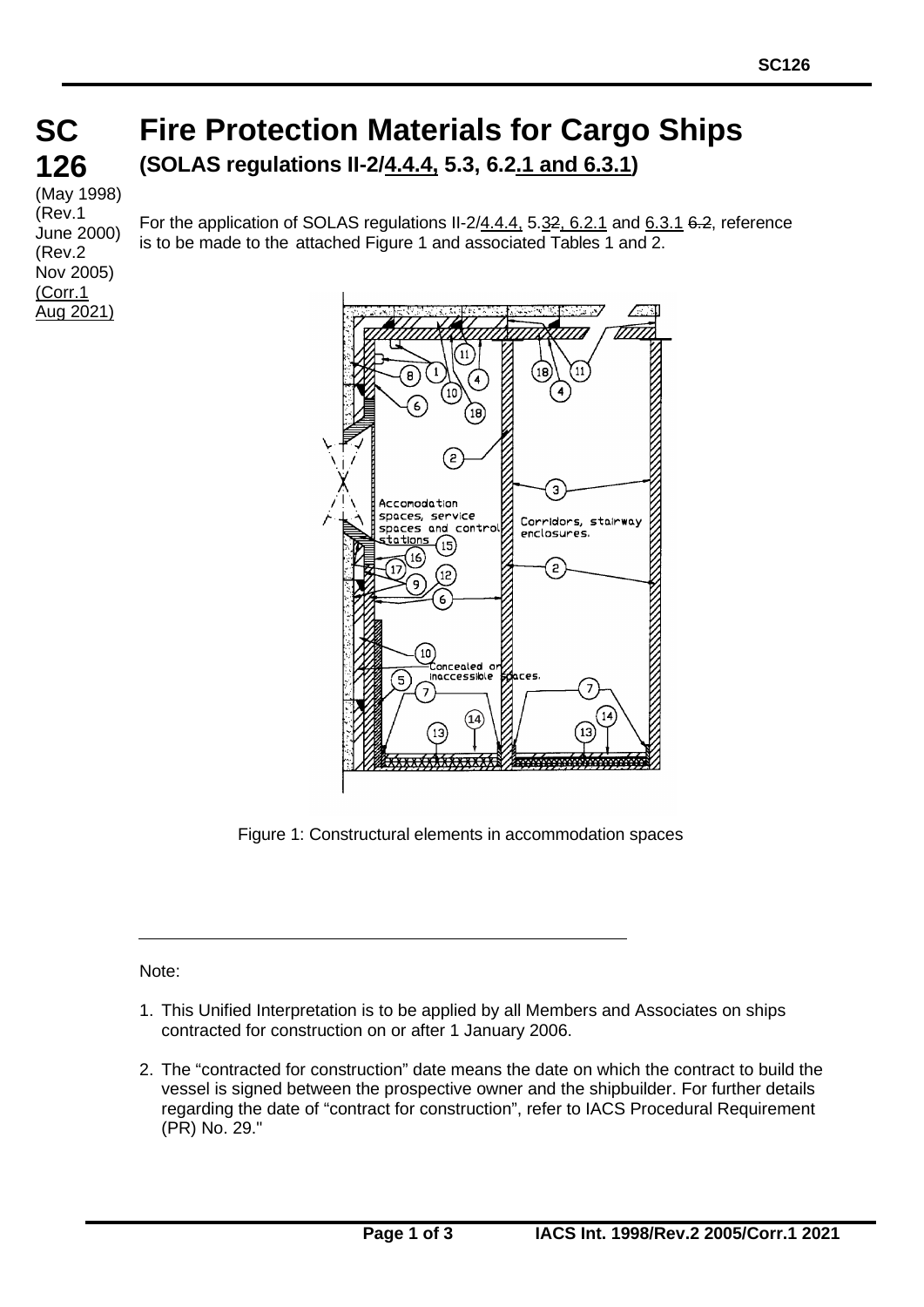## Table 1: Method IC

| SC     |  |  |  |  |  |  |
|--------|--|--|--|--|--|--|
| 126    |  |  |  |  |  |  |
| (cont) |  |  |  |  |  |  |

|                 |                                                            | Requirements for components                                                                       |           |                     |                                                    |                 |                     |                     |  |
|-----------------|------------------------------------------------------------|---------------------------------------------------------------------------------------------------|-----------|---------------------|----------------------------------------------------|-----------------|---------------------|---------------------|--|
|                 |                                                            | A                                                                                                 | B         | C                   | D                                                  | E.              | F                   | G                   |  |
|                 |                                                            | Non Combustible<br>Material                                                                       | Material  |                     | Non Combustible Low Flame Spread Equivalent Volume | Calorific Value | Smoke<br>Production | Not readily ignite  |  |
|                 |                                                            | Reg. II-2/5.3.1.2.2.1 Reg. II-2/5.3.1.1 Reg. II-2/5.3.2.4.2 Reg. II-2/5.3.2.3.1 Reg. II-2/5.3.2.2 |           |                     |                                                    |                 | Reg. II-2/6.2       | Reg. II-2/6.3 4.4.4 |  |
| $\overline{1}$  | Moulding                                                   |                                                                                                   |           |                     | X                                                  |                 |                     |                     |  |
| $\overline{2}$  | <b>Panel</b>                                               | X                                                                                                 |           |                     |                                                    |                 |                     |                     |  |
| 3               | Painted surfaces or Veneer or Fabric or Foils              |                                                                                                   |           | $\sf X$             | X                                                  | $\sf X$         | $X_{(2)}$           |                     |  |
| $\overline{4}$  | Painted surfaces or Veneer or Fabric or Foils              |                                                                                                   |           | X                   | $\times$                                           | $\times$        | $X_{(2)}$           |                     |  |
| $\overline{5}$  | Decoration                                                 |                                                                                                   |           |                     | X                                                  |                 | $X \leftrightarrow$ |                     |  |
| 6               | Painted surfaces or Veneer or Fabric or Foils              |                                                                                                   |           |                     | X                                                  | X               | X(2)                |                     |  |
| $\overline{7}$  | Skirting board                                             |                                                                                                   |           |                     | X                                                  |                 |                     |                     |  |
| 8               | Insulation                                                 |                                                                                                   | $X_{(1)}$ |                     |                                                    |                 |                     |                     |  |
| 9               | Surfaces and paints in concealed or<br>inaccessible spaces |                                                                                                   |           | X                   |                                                    |                 |                     |                     |  |
| 10              | Draught stops                                              | X                                                                                                 |           |                     |                                                    |                 |                     |                     |  |
| 11              | Grounds and supports                                       | $\overline{X}$                                                                                    |           | X                   |                                                    |                 |                     |                     |  |
| 12              | Lining                                                     | $\overline{X}$                                                                                    |           |                     |                                                    |                 |                     |                     |  |
| 13 <sup>2</sup> | Primary deck covering 1 <sup>st</sup> layer                |                                                                                                   |           |                     |                                                    |                 | $X_{(4)}$           | $\overline{X}$      |  |
| 14              | Floor finishing                                            |                                                                                                   |           | $X$ (3)             |                                                    |                 | $X \leftrightarrow$ |                     |  |
| 15              | Window box                                                 | X                                                                                                 |           |                     |                                                    |                 |                     |                     |  |
|                 | 16 Window box surface                                      |                                                                                                   |           | $X \leftrightarrow$ | X                                                  | X               | X(3)                |                     |  |
| 17              | Window box surface in concealed or inaccessible<br>spaces  |                                                                                                   |           | $\sf X$             |                                                    |                 |                     |                     |  |
|                 | 18 Ceiling panel                                           | X                                                                                                 |           |                     |                                                    |                 |                     |                     |  |

(1) Vapour barriers used on pipes for cold systems (see UI SC 102) may be of combustible materials providing that their surface has low flame spread characteristics (Reg. II-2/5.3.1.1)

(2) Applicable to paints, varnishes and other finishes (Reg. II-2/6.2.1)

(3) Only in corridors and stairway enclosures.

(4) <u>Only in accommodation and service spaces and control stations (Reg. II-2/6.3.1).</u><br>- Regulation II-2/6.2 only applies to accommodation spaces, service spaces and control stations as well as stairway enclosures (UI